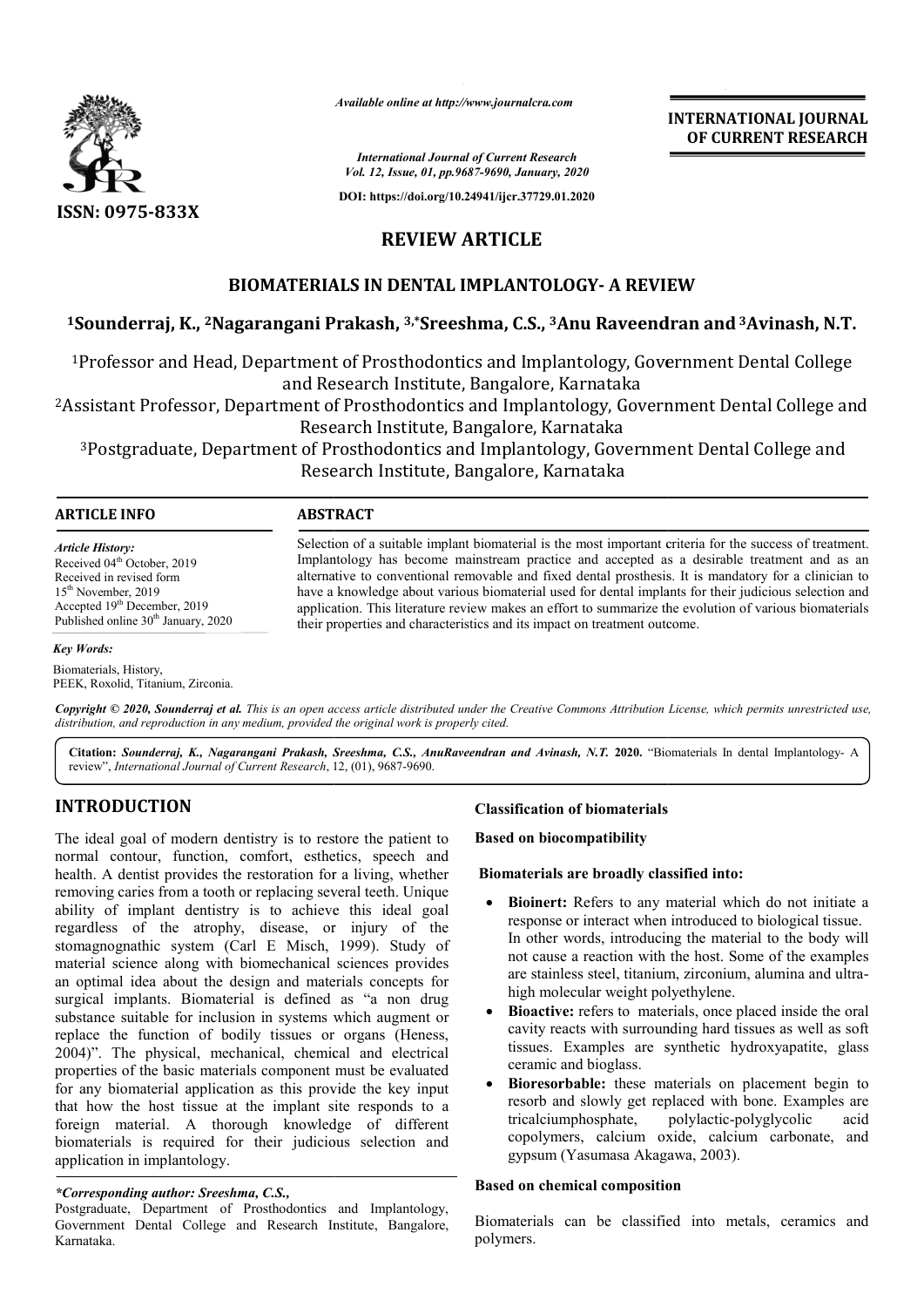- **Metals:** titanium, titanium alloys, stainless steel, cobalt chromium alloys, gold alloys and tantalum.
- **Ceramics:** alumina, hydroxyapatite, beta-tricalcium phosphate, carbon, bioglass, zirconia, and zirconia toughened alumina.
- Polymers: polymethyl methacrylate, polytetrafluroethylene, polyethylene, polysulfone, polyurethane, and poly ether ketone (Heness, 2004).

**History of dental implant:** History shows that it has always made sense to replace a tooth with an implant.

The desire to replace missing teeth with something similar to the root of a tooth dates back thousands of years.

Up to 1800

550 – Evidences of oldest dental implant was found in the Kalavak Necropolis, Turkey

600 – Wilson Popenoe discovered a skull in the Ulua river valley of Honduras, which had an artificial tooth replacing lower lateral incisor, carved out of dark stone.

936 – Albucasis de Condue an Arab surgeon described the transplantation procedures. He used ox bone to replace missing teeth. He wrote a paper on transplants in edentulous areas.

1500 - Wooden dowel and crown prosthesis was designed in Japan which was an early ENDODONTIC IMPLANT-SUPPORTED PROSTHESIS.

1700 – Ambroise Pare, a French physician, a surgeon replaced missing teeth with implants made made up of bone and ivory.

1728 – John Hunter suggested the possibility of transplanting teeth of one human to another

1791 – Titanium sometimes called the space age metaldiscovered by William Gregor and named by Martin Heinrich Klaproth

1789 – Zirconium dioxide was accidentally identified by the German chemist Martin Heinrich Klaproth.

### **1800 – 1950**

1809 – Maggillio gave the first reference to modern style implants by introducing the usage of gold in the shape of tooth root

1886 – Harris placed a tooth root shaped platinum post with lead coating

1888 – Berry reported about root form implants made up of lead.

1895 – Bonwell used gold and iridium tubes implanted into bone to restore a single tooth as to support complete dentures.

1898 – R E Payne at national dental association meeting gave the first clinical demonstration by placing a silver capsule in the extracted tooth socket.

1903 – Sholl in Pennsylvania, implanted porcelain tooth with corrugated porcelain root.

1910 – Puremetallic titanium was first prepared by Mathew A Hunter by heating TiCl<sub>4</sub> with sodium at  $700-800^{\circ}$ C.

1913 – Greenfield introduced and planted hollow basket implant made of mesh work of 24 guage iridium-platinum wires soldered with 24 karat gold.

1938 –Stock placed the threaded vitallium implant into the extraction socket, which was the first long term endosseous implant.

1947 – Formiggini in 1947 developed a single helix wire spiral implant made from tantalum or stainless steel.

### **1950- to present**

1952 – Per- Ingvar Branemark developed the two stage threaded titanium endosseous root form implant.

1967 – Linkow developed the first screw type of implant vent plant. This was the first self tapping, self threading implant.

1967 –blade implants were developed by Linkow and Roberts 1970 – Grenoble placed Vitreous Carbon implant.

1974 – Kirsch developed the IMZ implant system.

1974 – Straumann introduces the world's  $1<sup>st</sup>$  one stage implant 1975 – Small introduced the transosteal mandibular staple implant which was modified by Basker.

1985 – Victor Sendax developed MDI( Mini dental implants) 1986 – Dr. Gerald Niznickinvented the Hollow basket design made of Ti alloy.

1989 – Ledreman developed New Ledremanscrew implant Surface roughened by sand blasting and acid etching.

1996 – ENDOPORE a root form implant developed Douglas made of Ti alloy and sintered with same alloy producing porous surface.

1996 – NOVUM concept by Branemark.

1997 – SLA surface treatment introduced by Straumann.

2004 – All on four concept introduced by Dr Paulo Malo.

2004 – Introduction of Nobel guide by Nobel Biocare.

2009 – Introduction of a new hybrid implant material ROXOLID that contain 85% Ti and 15% Zr.

2012 – Osseocare pro- world's first drill unit operated by iPad.

### **Properties of implant biomaterials**

Implant material should have certain ideal physical, mechanical, chemical and biological properties to fulfill these basic criteria

• Implant properties can be studied under

- Bulk properties
- Surface properties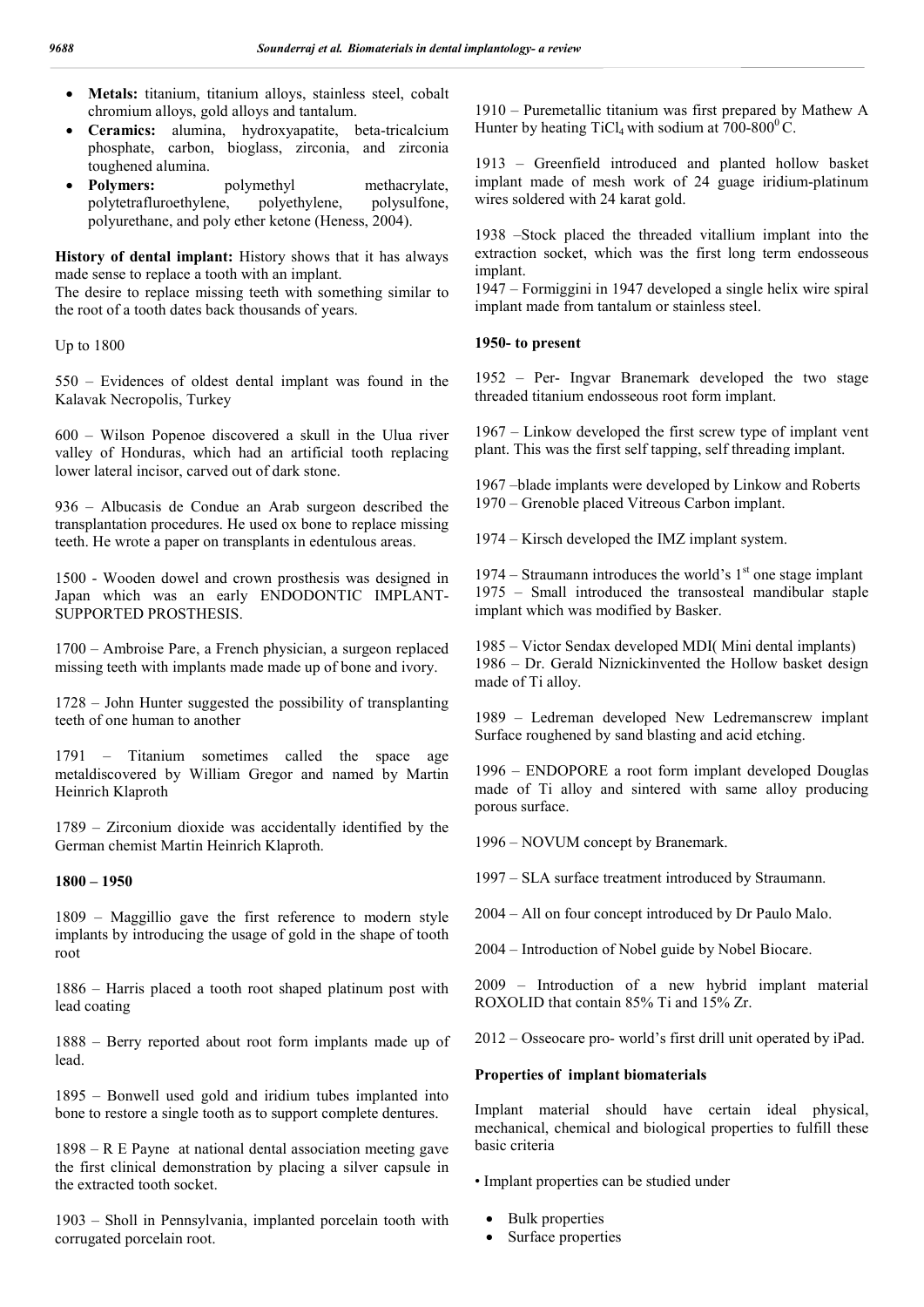## **A: Bulk properties**

**Modulus of elasticity**: Implant material with modulus of elasticity comparable to bone (18 GPa) must be selected to ensure more uniform distribution of stress at implant and to minimize the relative movement at implant bone interface.

**Tensile, compressive and shear strength**: An implant material should have high tensile and compressive strength to prevent fractures and improve functional stability. Improved stress transfer from the implant to bone is reported interfacial shear strength is increased, and lower stresses in the implant.

**Yield strength, fatigue strength**: An implant material should have high yield strength and fatigue strength to prevent brittle fracture under cyclic loading.

**Ductility:** According to ADA a minimum ductility of 8% is required for dental implant. Ductility in implant is necessary for contouring and shaping of an implant.

**Hardness and Toughness**: Increase in hardness decreases the incidence of wear of implant material and increase in toughness prevents fracture of the implants.<sup>4,5</sup>

#### **B: Surface properties**

**Surface tension and surface energy**: It determines the wettability of implant by wetting fluid (blood) and cleanliness of implant surface. Osteoblasts show improved adhesion on implant surface. Surface energy also affects adsorption of proteins.

**Surface roughness**: Alterations in the surface roughness of implants influence the response of cells and tissue by increasing the surface area of the implant adjacent to bone and thereby improving cell attachment to the bone.

**Biocompatibility:** This is property of implant material to show favorable response in given biological environment in a particular function. It depends on the corrosion resistance and cytotoxicity of corrosion products.

**Corrosion and corrosion resistance:** It is the loss of metallic ions from metal surface to the surrounding environment. There are mainly four types of corrosion namely pitting corrosion crevice corrosion, galvanic corrosion and electrochemical corrosion.<sup>4-6</sup>

## **TYPES OF BIOMATERIALS**

**Dental implant Materials:** Metals and Alloys (Titanium and Titanium alloys, Cobalt-Chromium-Molybdenum Alloys, stainless steel) Ceramics (Aluminium oxide, Zirconium oxide, bioactive and biodegradable ceramics) Carbon and Carbon silicon, Polymers and Composites (Polymethylmethacrylate (PMMA) Polyethylene (UHMW-PE), Polytetrafluoroethylene (PTFE),Silicone rubber, Polysulfone) (O'Brien).

### **Titanium**

Titanium exhibits as pure element with an atomic number of 22 and atomic weight 47.9. Titanium is one of the most biocompatible material due to its corrosion resistance. This is due to the formation of surface oxide layer.

This layer exhibits low level of charge transfer. According to the American society for testing and materials (ASTM) there are six types of titanium. Among these, there are four grades of commercially pure titanium and two titanium alloys. The two alloys are Ti-6AL-4V and Ti-6Al-4V-ELI (extra low interstitial alloys). The four grades of commercially pure titanium differ inmechanical and physical properties and are related to the oxygen residues in metal. Grade 1 is the purest and softest form. As grades goes up, strongest the titanium becomes (Donatella Duraccio Federico Mussano Maria Giulia Faga, 2015).

**Cobalt chromium molybdenum alloys:** Elemental composition of this alloy consists of cobalt 63%, chromium30%, molbdenum5% and traces of carbon, manganese and nickel. Cobalt based implants shows higher elastic modulus and wear resistance than titanium alloys. When compared to bone Co-Cr alloys shows higher elastic modulus, greater density and stiffness which leads to greater stress shielding than in case of Ti and Ti alloys. The biocompatibility and osseointegrationcapacity of Co-Cr alloys is lower than that of Ti. Thus in clinical setting, it is common that Ti to be used for the elements that will in direct contact with the bone and Co-Cr to be the material of choice that do not interface with the bone.

**Stainless Steel Alloys:** Elemental composition of alloy consists of 18 % chromium for corrosion resistance 8 % nickel to stabilize the austenitic structure 80% iron and 0.05-0.15% carbon.The surgical stainless steel alloys have a long history of use for orthopedic and dental implant devices. . The ramus blade, ramus frame, stabilizer pins (old), and some mucosal insert systems have been made from the iron-based alloy. The iron-based alloys have galvanic potentials and corrosion characteristics that could result in concerns about galvanic coupling and biocorrosion if interconnected with titanium, cobalt, zirconium, or carbon implant biomaterials.

**Tantalum Based Alloys:** Tantalum was discovered by Swedish chemist Anders Gustav Ekebereg in 1802. It is a rare, high corrosion resistant transition metal element (atomic number 73). It shows corrosion resistance even in acidic media. This property of tantalum is due to the stable, naïve  $Ta<sub>2</sub>O<sub>5</sub>$  protective film formed on the implant surface. Porous tantalum has excellent bone bonding properties, which makes it an attractive material for artificial joints as bulk material or as a coating on stainless steel and titanium implants to enhance corrosion resistance and osseointegration.

**Trabecular metal dental implants:** Trabecular metal is a porous biomaterial with a structure and stiffness similar to trabecular bone. The coronal apical and internal implant structures are made of titanium alloy (Ti-6Al-4V) with a micro textured surface which created by grit blasting with hydroxyapatite. Mid-section of the implant is made of tantalum (98%) over a vitreous carbon substrate (2%).

**Alumina:** Aluminum oxide  $(AI_2O_3)$  dental implants showgood osseointegration but was withdrawn from market because of its poor survival rate. High – density, high – purity (95%) alumina was chosen for dental implant manufacturing because of its combination of excellent corrosion resistance, good compatibility, high wear resistance and high strength. Alumina has modulus of elasticity of 420 GPa, and a fracture toughness of 4 Mpa.